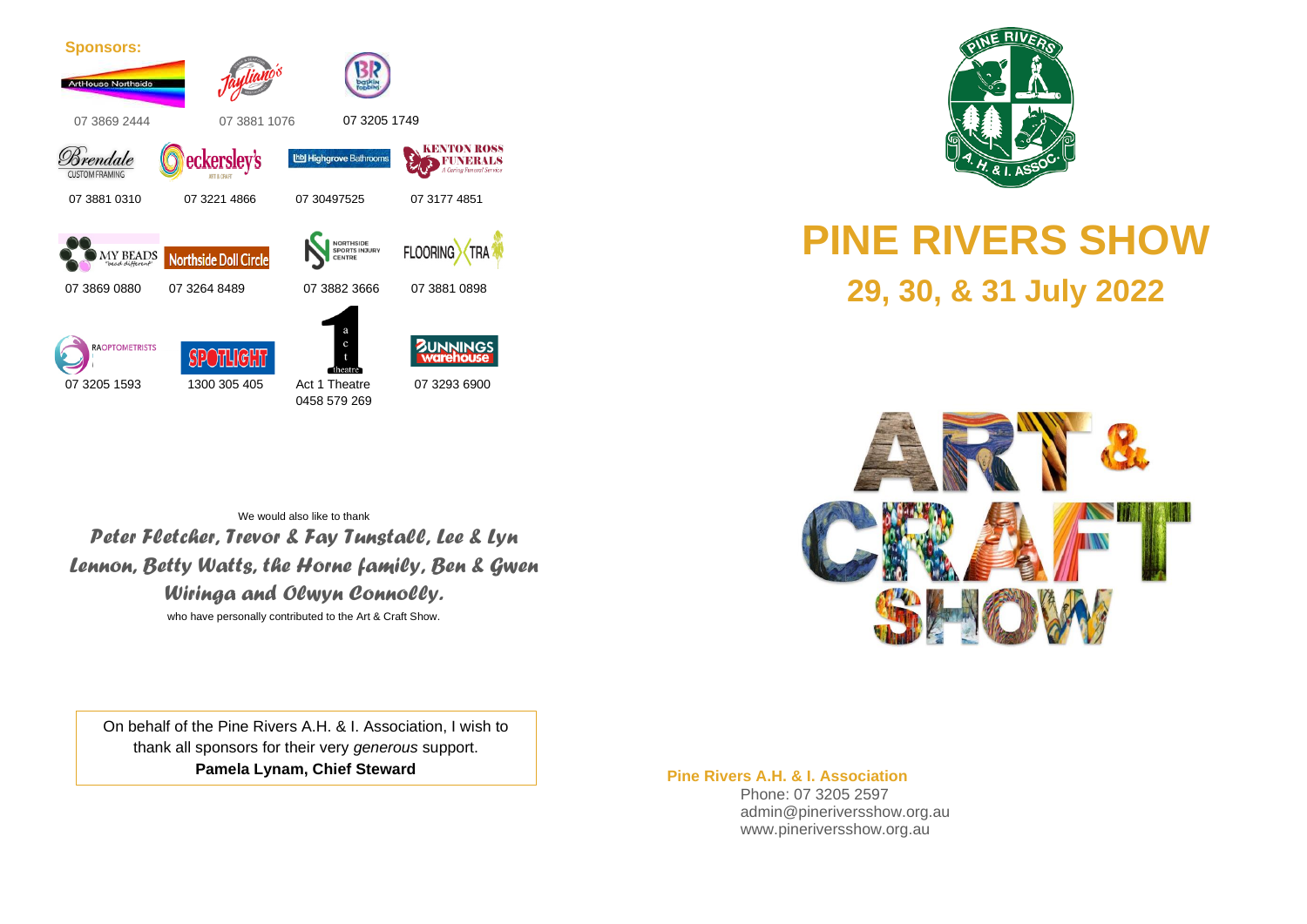### Table of Contents



### *Opening Preview & Prize Presentation*

*Thursday 28 July 2022 7.15pm for a 7.30pm start Venue: Arts & Craft Hall Cost: \$6.00 All Tickets* 

*Due to Covid 19 social distancing restrictions, attendance numbers are limited and RSVP is essential for admittance to this event.*

> *RSVP by Tuesday, 26 July to Pamela 0402 062 020 or Leanne 0418 737 893*

#### **Contact Us**

For further information or questions please feel free to contact:

**Pamela Lynam** CHIEF STEWARD 0402 062 020 or 07 3142 4214

**Leanne Jones STEWARD** 0418 737 893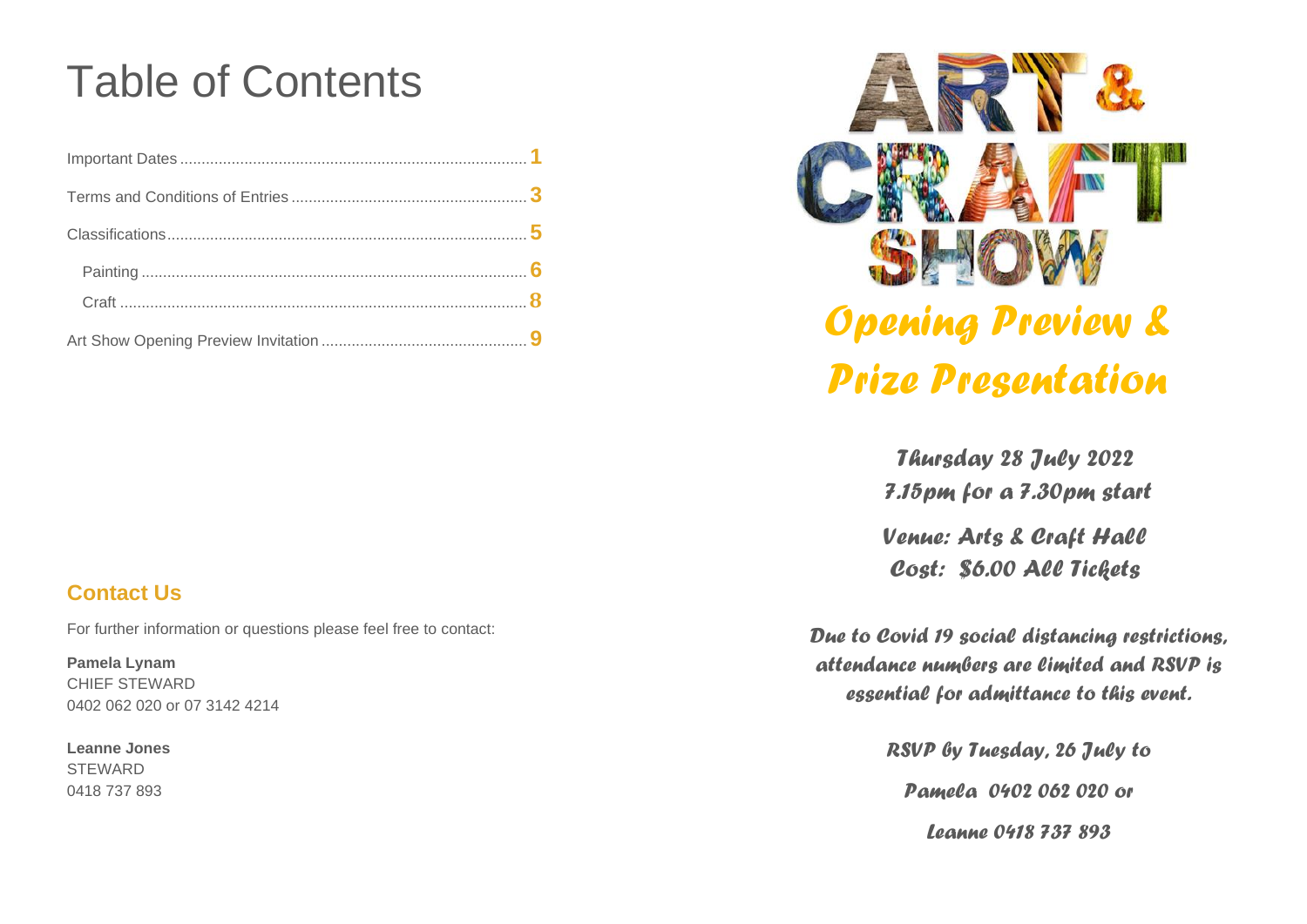# **Classes – Craft**

(NOT NEEDLEWORK)

14. Pottery – wheel thrown

16. Bark or Wool picture

15. Pottery – hand-built sculpture

### Important Dates

#### **Closing Date for Entries**

**FRIDAY 15 JULY 2022** *ONLINE ENTRY is available.*

Follow this link to access online

*Please return entry forms & fees to*: Chief Steward Arts & Crafts Pine Rivers Show PO Box 12 Lawnton QLD 4501

#### **Delivery Dates and Times for Art and Crafts**

**1**

*Please deliver entries to* The Arts and Crafts Hall

**SATURDAY 23 & SUNDAY 24 JULY**  2:00PM - 4:00PM

- 17. Paper Craft cards only 18. Paper Craft – scrapbooking album page 19. Paper Craft – any Item. Scrapbooking off the page, quilling paper tole etc. 20. Jewelry – any medium 21. Pyrography 22. Wood – turned bowl – any size 23. Wood – any other article 24. Wood – novice
- 25. Wood toys
- 26. Wood turned bowl any size HIGH SCHOOL students grades 7-12
- 27. Wood any other article HIGH SCHOOL students grades 7-12
- 28. Craft any medium PRIMARY SCHOOL
- 29. Craft any medium HIGH SCHOOL
- 30. Craft any medium CARE FACILITY CLIENTS (entrants must attend or reside in a care facility)
- 31. Craft any medium NOT eligible to be entered into Classes 17-31inclusive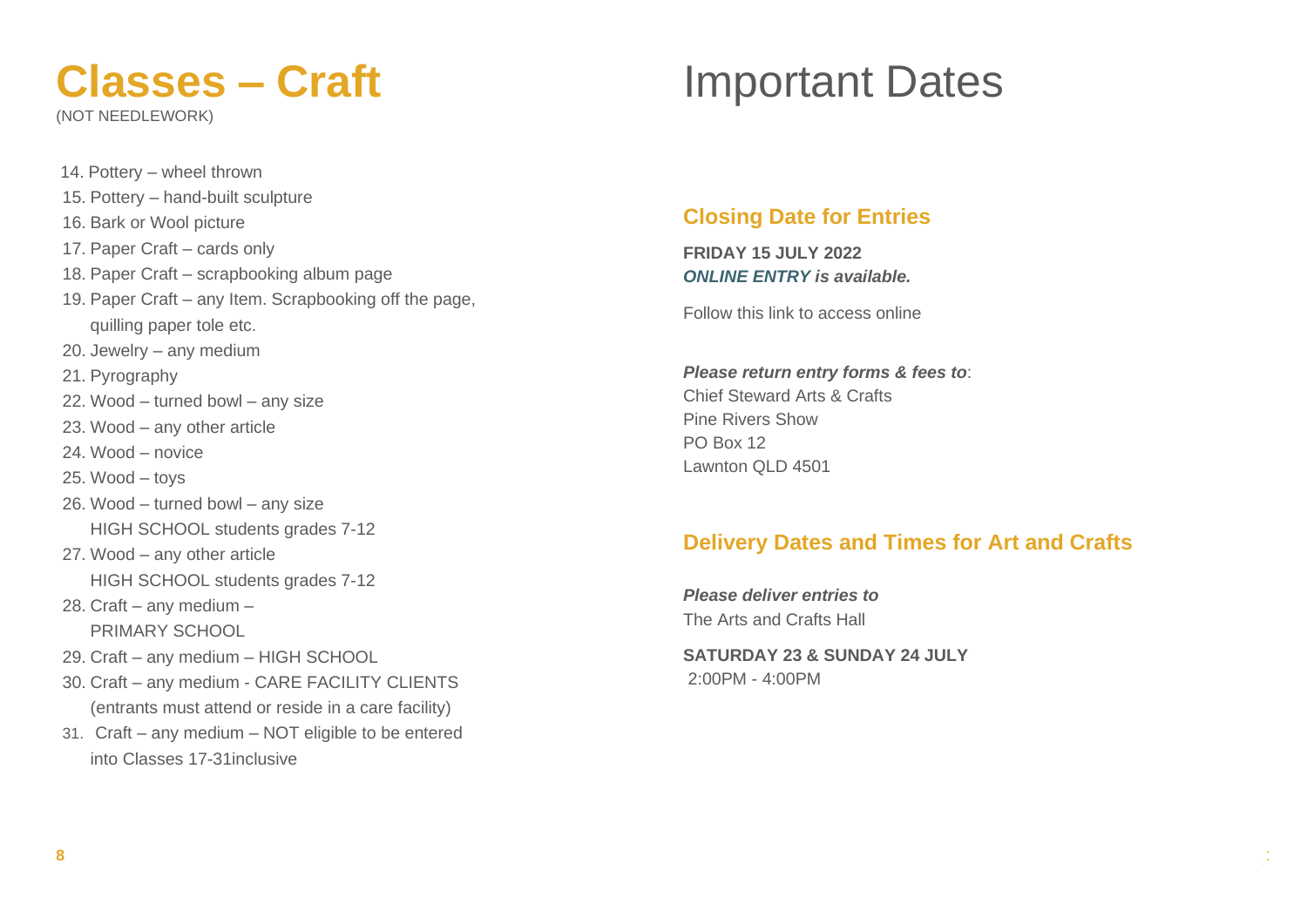### Important Dates *continued*

#### **Opening Preview & Presentations**

**THURSDAY 28 JULY** 7:15PM FOR 7:30PM START

*RSVP ESSENTIAL Refer to page 9 for further information*

#### **Pick Up of Entries Dates and Times**

**SUNDAY 31 JULY** 5:00PM – 6:00pm

Please pick up entries from Arts & Craft Hall

- No entries are to be removed prior to 5:00PM
- Cars will be allowed on the grounds from 5:00PM

### **Classes – Craft**

(NOT NEEDLEWORK)

#### **Conditions – All Craft Classes**

Every individual item MUST be on the entry form; this includes each individual item in a collection. Extra entry forms may be photocopied or collected from the Show Office at the show grounds.

Every individual item including items in collections MUST have a tag showing name or code (If using a code please use the first 2 letters of your surname) and selling price.

- If not for sale, exhibit needs to be marked NFS.
- If not for judging, exhibit needs to be marked NFJ.

Any one item will be judged in **one class** only.

A collection of craft items for sale only may be entered once a payment fee of \$3.50 per collection is paid. The quantity displayed will depend on available space.

*Adult Champion of Show – Craft*

*WILL BE AWARDED A SASH AND PRIZE OR VOUCHER/S TO THE VALUE OF \$200*

#### *Junior Champion of Show – Craft*

*WILL BE AWARDED A SASH AND PRIZE OR VOUCHER/S* 

*TO THE VALUE OF \$80*

Prize winning information available in the Terms & Conditions Document.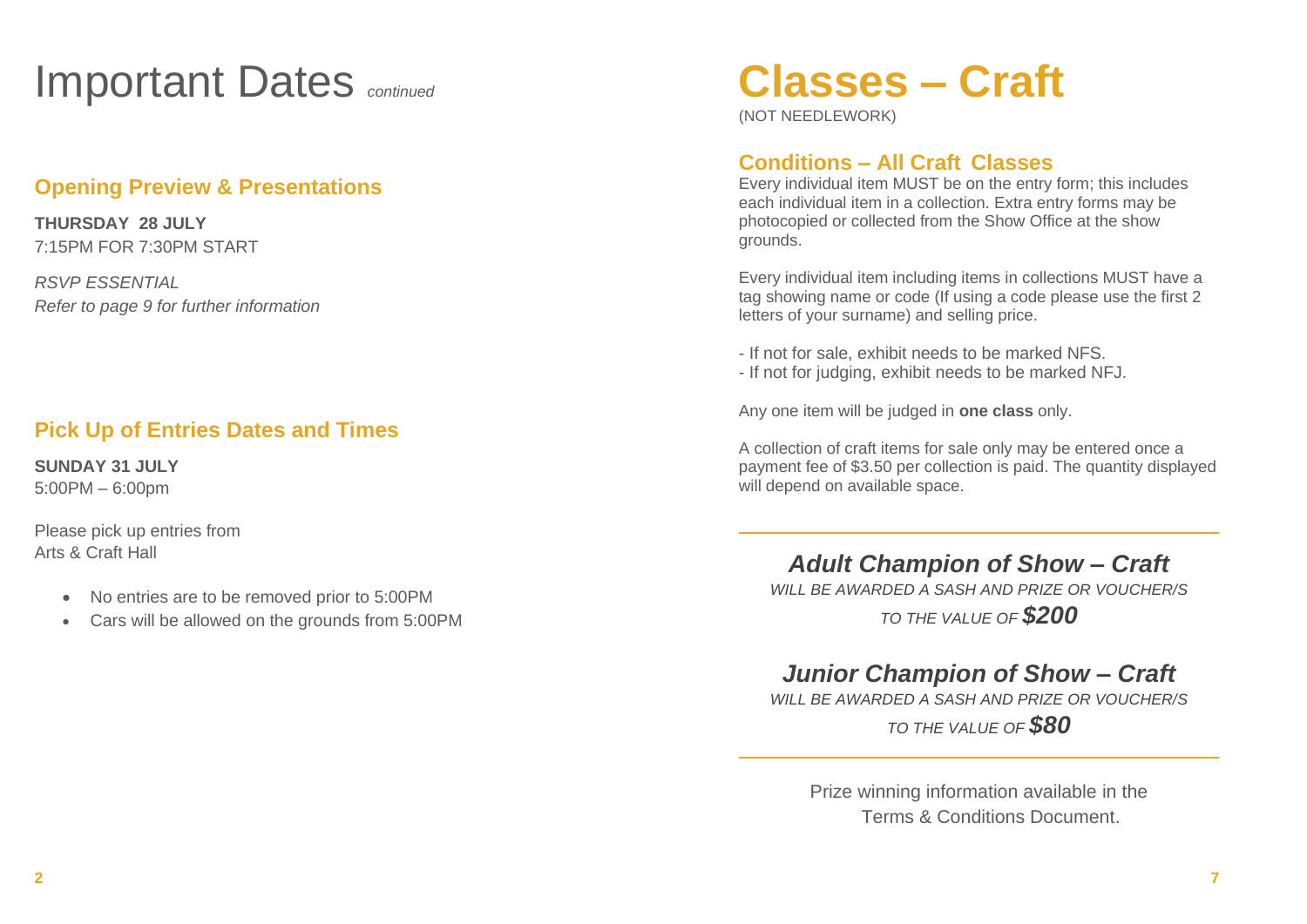## **Classes – Painting \*\***

- 1. Open class any subject figurative using oils, acrylic or gouache
- 2. Open class native Australian wildlife, flora and fauna only – any painting medium
- 3. Drawing any subject any drawing medium
- 4. Traditional watercolour any subject in watercolour
- 5. Open class marine/seascape any painting medium
- 6. Open class using soft pastels traditional representational artwork only
- 7. Non-traditional painting or drawing
- 8. Still Life
- 9. Any Medium any subject PRIMARY SCHOOL students Prep to 3
- 10. Any Medium any subject PRIMARY SCHOOL students grade 4 to 6
- 11. Any Medium any subject HIGH SCHOOL students grade 7 to 10
- 12. Any Medium any subject HIGH SCHOOL students grade 11 to 12
- 13. Any Medium any subject CARE FACILITY CLIENT (entrants for this Class must reside in or attend a care facility)
- **\*\*** Further detailed description of each classification is attached to the entry form. Please read carefully.

# **Terms & Conditions**

1. Entry form**\*** (either manual entry or online) should be printed from the website (www.pineriversshow.org.au). Please use **separate entry forms for PAINT and CRAFT** entries. Entry form and entry fees should be sent to the Association **PRIOR TO FRIDAY, 16 JULY 2021.** Entry fees may also be paid online. Full details will be provided on the entry form.

#### **Entry Fees**:

| Adult                | \$5.00 per entry incl GST |
|----------------------|---------------------------|
| Junior               | \$2.50 per entry incl GST |
| <b>Care Facility</b> | \$2.50 per entry incl GST |
| Paper Craft          | \$2.50 per entry incl GST |

- 2. All exhibits must be the artist's own work, produced outside of a classroom/workshop. The entered piece must not have previously won prizes in the Pine Rivers Show. Entries must be painted/made in the last 3 years.
- 3. Due to Covid-19 restrictions in social distancing it is possible not all entered art/craft may be displayed during the Show but will be judged prior to the opening of the Show. The Chief Steward reserves the right to declare a non-competition in any class in which there are less than 3 entries.
- 4. A commission of 20% will be retained on all sales.